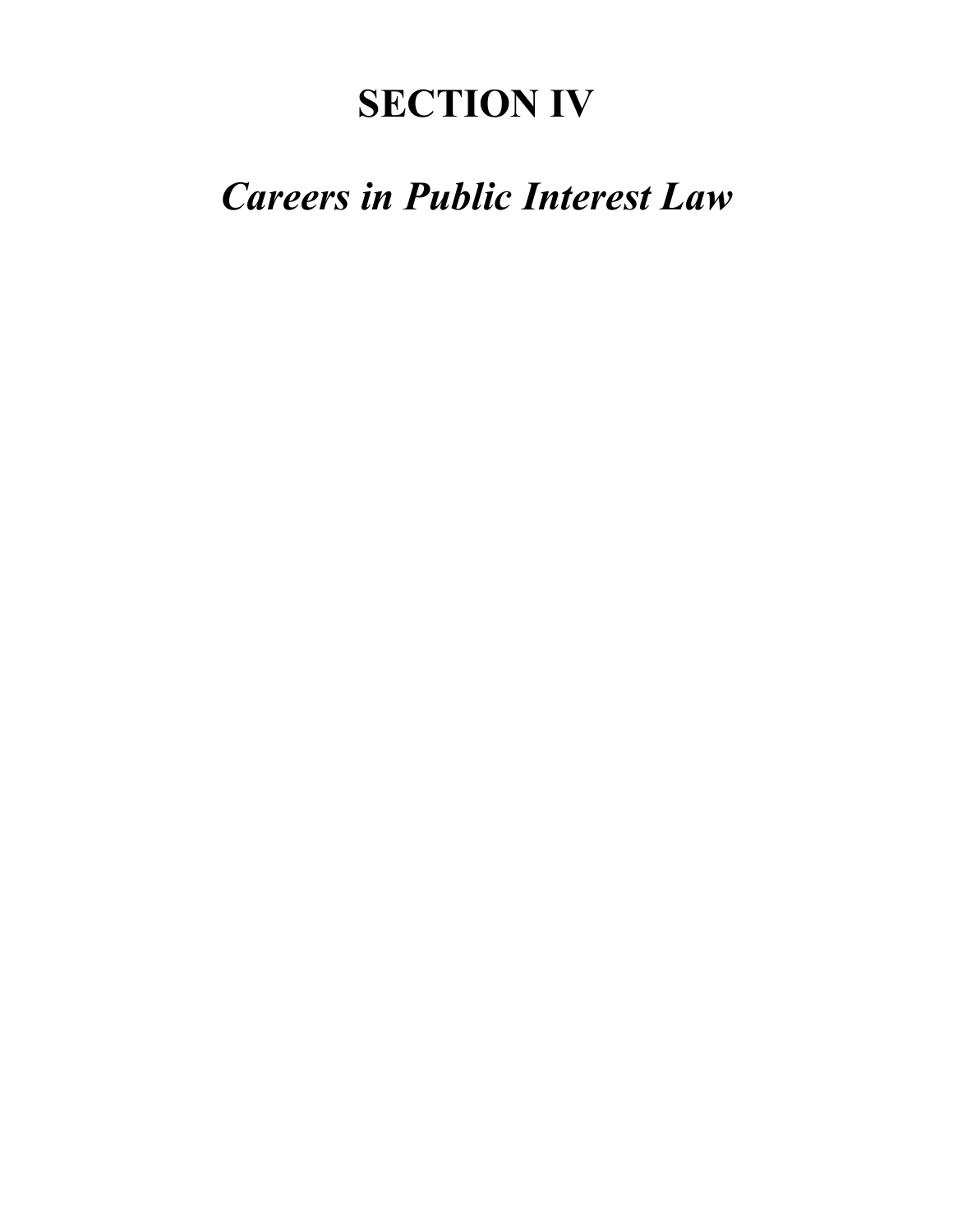## **CAREERS IN PUBLIC INTEREST LAW**

#### **Introduction**

Public interest lawyers represent people, causes and issues which are otherwise underrepresented in the courts, legislative bodies and administrative agencies. The American Bar Association defines public interest law as that which "encompasses a wide range of law-related activities which aim toward bettering our society..." Through their work, public interest attorneys help balance the scales of justice, provide equal access to the justice system and promote social change.

Most public interest lawyers work in public interest litigation organizations, public defender programs and legal services offices, and non-profit organizations. Some of these organizations represent individual clients, while others represent particular interest groups or political agendas. While some public service organizations focus on litigation, others emphasize policy research, advocacy, and lobbying or community education. The work done by public interest lawyers covers a broad spectrum of substantive legal areas. For example, public service practice areas include:

| Animal Rights<br>Disability<br>Immigration<br>Family<br>Education<br><b>International Human Rights</b><br>Children<br><b>Gay Rights</b><br>Civil Rights<br>Elder<br>Health<br>Welfare |  |
|---------------------------------------------------------------------------------------------------------------------------------------------------------------------------------------|--|
|                                                                                                                                                                                       |  |
|                                                                                                                                                                                       |  |
|                                                                                                                                                                                       |  |
| Housing<br>Employment<br>Women's Law<br>Consumer                                                                                                                                      |  |

#### **Recruitment**

Unlike many private law firms, most public interest employers lack the resources to conduct formal campus recruiting and, therefore, generally hire attorneys as positions and funding become available. However, some of the larger employers recruit on and off-campus during the fall and spring for summer and permanent positions. While other public interest organizations generally do not participate in campus recruitment, many provide summer internship opportunities with application deadlines ranging from fall to early spring. Please also be aware that for many public interest agencies the selection process may take some time. Candidates should be prepared to stay in communication with employers throughout the process in order to convey continuing interest in the position. While many exceptional summer public interest employment opportunities exist, students must take an active and creative role in seeking them out.

As with any career search, you should begin by doing some self-assessment. This involves identifying your interests, skills, strengths, values and needs. Please refer to the Career Development section on skills assessment for more information. Particularly with public interest work, you should develop a focus or vision of the specific kind of work you wish to pursue (i.e. juvenile advocacy).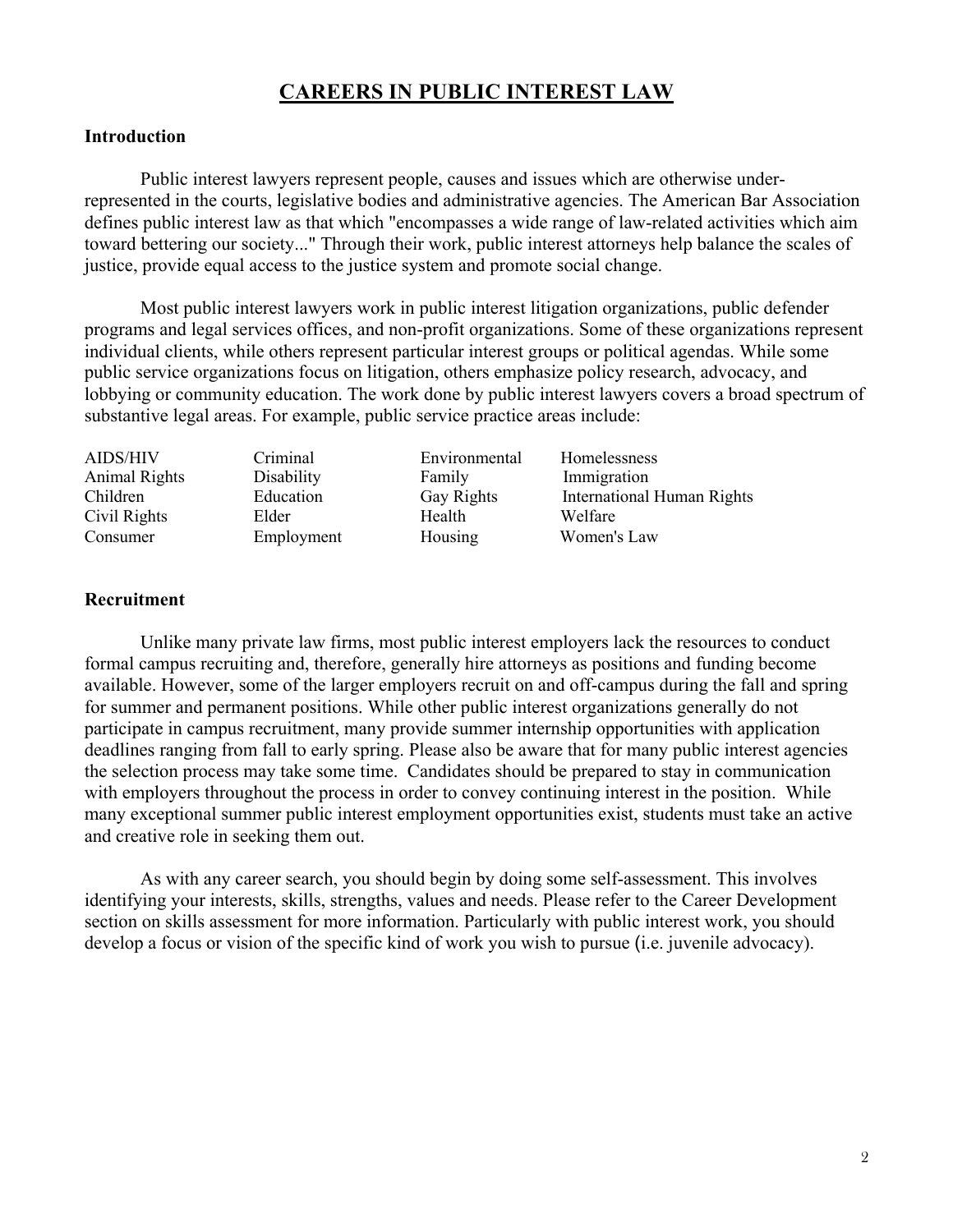In addition to those qualities legal employers generally seek in candidates (solid legal skills, ability to assume responsibility quickly and work independently, and a good "personality fit"), **prior public interest experience and a demonstrated commitment to public interest work in general and in a particular practice area are extremely important to public interest employers.**

#### **Gaining Experience**

There are many ways to gain public interest experience while in law school. Consider the following:

#### Internships/Pro Bono

Internships can be paid, volunteer or work-study. Creative funding opportunities exist through grants, fellowships and stipends. The Career Development Office is subscribed to psjd.org, a public interest job board and clearinghouse for relevant public interest information. In addition, you may participate in the Public Interest/Public Service Job Fair held in January. The Career Development Office has public interest job opportunities advertised in Symplicity.

Lastly, our Public Interest Resoure Center (PIRC) can assist in matching students with pro bono opportunities with public interest agencies for pro bono credit.

#### **Externships**

Off-campus work with non-profit organizations or government agencies for academic credit during the summer or the school year.

#### Clinics

Students work directly with indigent clients under supervision and training clinical faculty

#### Research Assistants

Students can also gain experience by working as a research assistant for a professor, through independent research and writing projects and competitions, course selection and leadership in student organizations and community activities.

#### **Networking/Informational Interviewing Opportunities**

Networking and informational interviewing are critical to achieving career goals. Fortunately, in the public interest arena, opportunities for networking abound. Consider the following: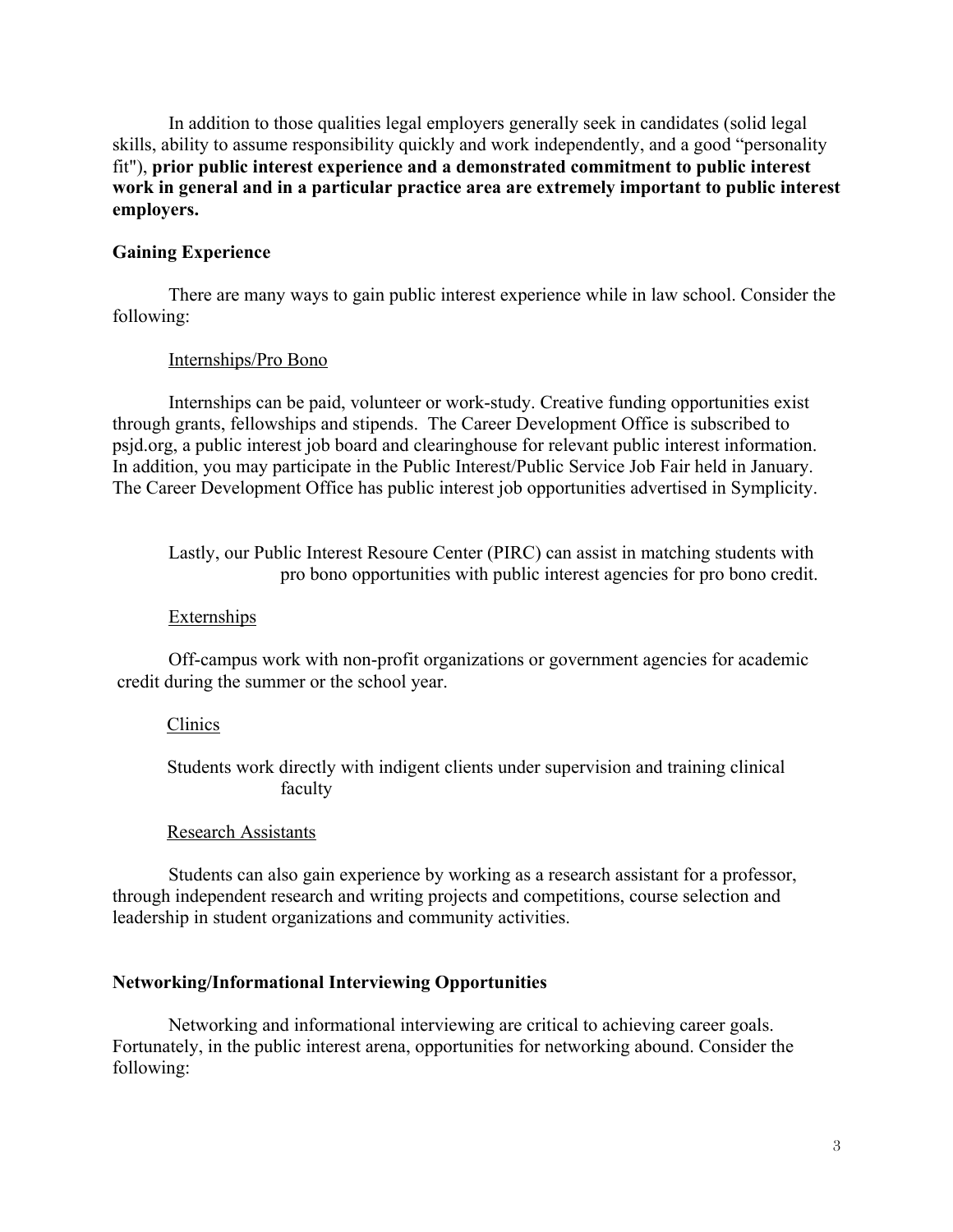**EQUAL JUSTICE WORKS** is a coalition of law student organizations that offers grants and other forms of assistance to students and recent graduates engaged in public interest employment. Equal Justice Works serves as a clearinghouse and public education and training centers, and works with its member organizations to create public interest legal employment and training opportunities. Equal Justice Works is actively involved in public interest fund raising activities and in providing information on loan repayment assistance programs.

## **THE EQUAL JUSTICE WORKS ANNUAL PUBLIC INTEREST LAW CAREER**

**FAIR** usually takes place in October. Panels and workshops are also scheduled, as well as a Conference which is the largest annual gathering of law students and public interest leaders. Refer to the Career Development section on Job Fairs for additional information. This job fair presents an outstanding opportunity to obtain summer or full-time public interest employment.

**PUBLIC INTEREST LAW ALLIANCE (PILA)** is the Widener University Delaware Law School student organization dedicated to promoting interest and participation in the field of public interest law.

## **Fellowships and Funding Opportunities**

Funding opportunities are available through honors programs in federal and state government agencies, through academic, public interest and entrepreneurial fellowships, and through foundation grants. Fellowships are usually one to two year post-graduate positions of two types: (1) those that fund the fellow's salary at a public interest organization (i.e. Community Legal Aid); and (2) those that fund the creation of a new project.

While fellowship and grant deadlines vary, many are in the early fall of the applicant's final year of law school. You should begin funding searches early since applications require significant effort and are competitive. A fellowship application typically requires a project proposal and often requires the applicant to secure a sponsoring organization. Because sponsoring organizations are very interested in obtaining fellowship funding, many are more than willing to help you prepare your project proposal and application materials. You may wish to begin your application preparation by obtaining a copy of an old application.

#### **Some Popular Fellowships:**

## **INDEPENDENCE FOUNDATION PUBLIC INTEREST LAW FELLOWSHIP**. This

program supports public interest legal services by funding the compensation of lawyers who desire to practice public interest law with organizations in Philadelphia and the surrounding counties. The Foundation was established in 1996 to address the need for legal assistance to the disadvantaged, including; the elderly, disabled, homeless, and those deprived of civil or human rights. The Foundation awards four fellowships for one year terms with an option to renew for a second year. Recent Independence Foundation Fellows have created projects to work with organizations such as the AIDS Law Project of Philadelphia, Women Against Abuse Legal Center, Friends of Farm workers and the Pennsylvania Health Law Project. The application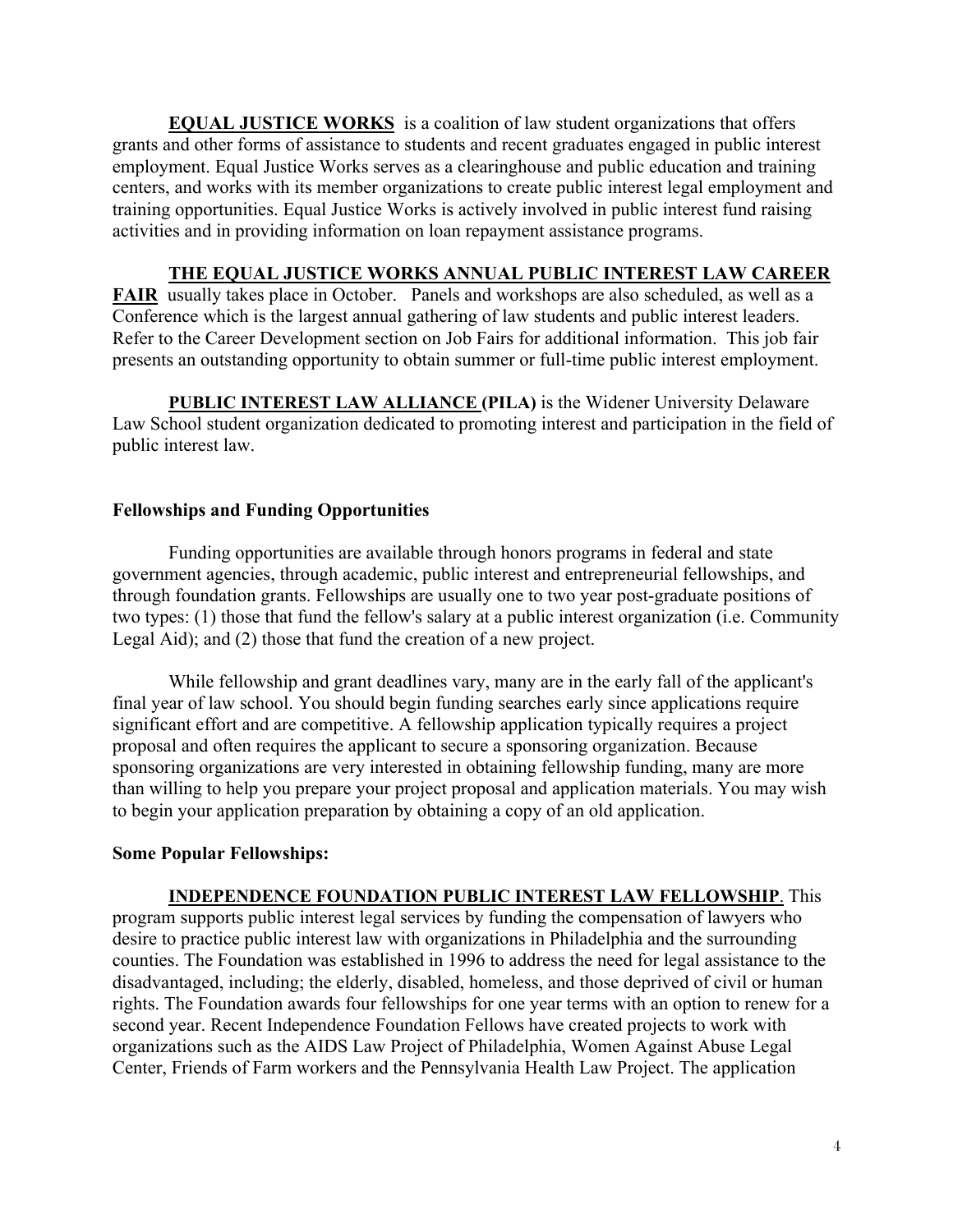deadline is usually in the early fall. For more information, see https://independencefoundation.org/

**EQUAL JUSTICE WORKS FELLOWSHIPS**. Equal Justice Works is the nation's largest postgraduate legal public service fellowship program supporting advocacy projects on behalf of individuals, groups or interests that are not adequately represented by our legal system. The emphasis of this two-year program is on projects designed to implement innovative legal advocacy for underserved populations, or that create lasting institutions. Advocacy may cover a broad range of activities including community legal education and training, organizing, direct services, litigation, transactional work and administrative or legislative efforts. Weight is given to projects that serve geographic areas that experience difficulties attracting public interest attorneys. The salary equals the starting salary of the sponsoring organization plus educational debt assistance. The application deadline is usually in mid-September. For more information, see www.equaljusticeworks.org

## **PHILADELPHIA BAR FOUNDATION PUBLIC INTEREST FELLOWSHIP**.

Participants are provided the opportunity to defer their entry at participating law firms in order to spend one year at a Philadelphia public interest organization. During the fellowship year, and the subsequent year at the law firm, participants receive half of their law firm salary annually plus benefits. After one year at the law firm, compensation and benefits rise to the same level as the participant's class. Deadlines are usually in early January. The following firms have participated in the Philadelphia Bar Foundation Public Interest Fellowship:

Morgan Lewis & Bockius, LLP Pepper Hamilton, LLP Drinker, Biddle & Reath, LLP Ballard, Spahr, Andrews & Ingersoll, LLP Dechert, Price & Rhoads, LLP Montgomery, McCracken, Walker & Rhoads

For more information, see http://philadelphiabar.org/page/PublicInterestFellowship

**EQUAL JUSTCE WORKS AMERICORPS**. This is a national and community service program that places its members at local sponsoring organizations to work on innovative and sustainable legal/community development projects. For more information, see https://www.equaljusticeworks.org/law-students/

**SKADDEN PUBLIC INTEREST FELLOWSHIP**. This program awards annual fellowships to graduating law students and outgoing judicial clerks to work in a wide range of sponsoring public interest organizations providing civil legal services to the poor. Fellows receive a salary plus benefits and debt service on law school loans for the duration of the Fellowship. Fellowships are awarded for one year with the expectation of renewal for a second year. For more information, check out the website at www.skaddenfellowships.org.